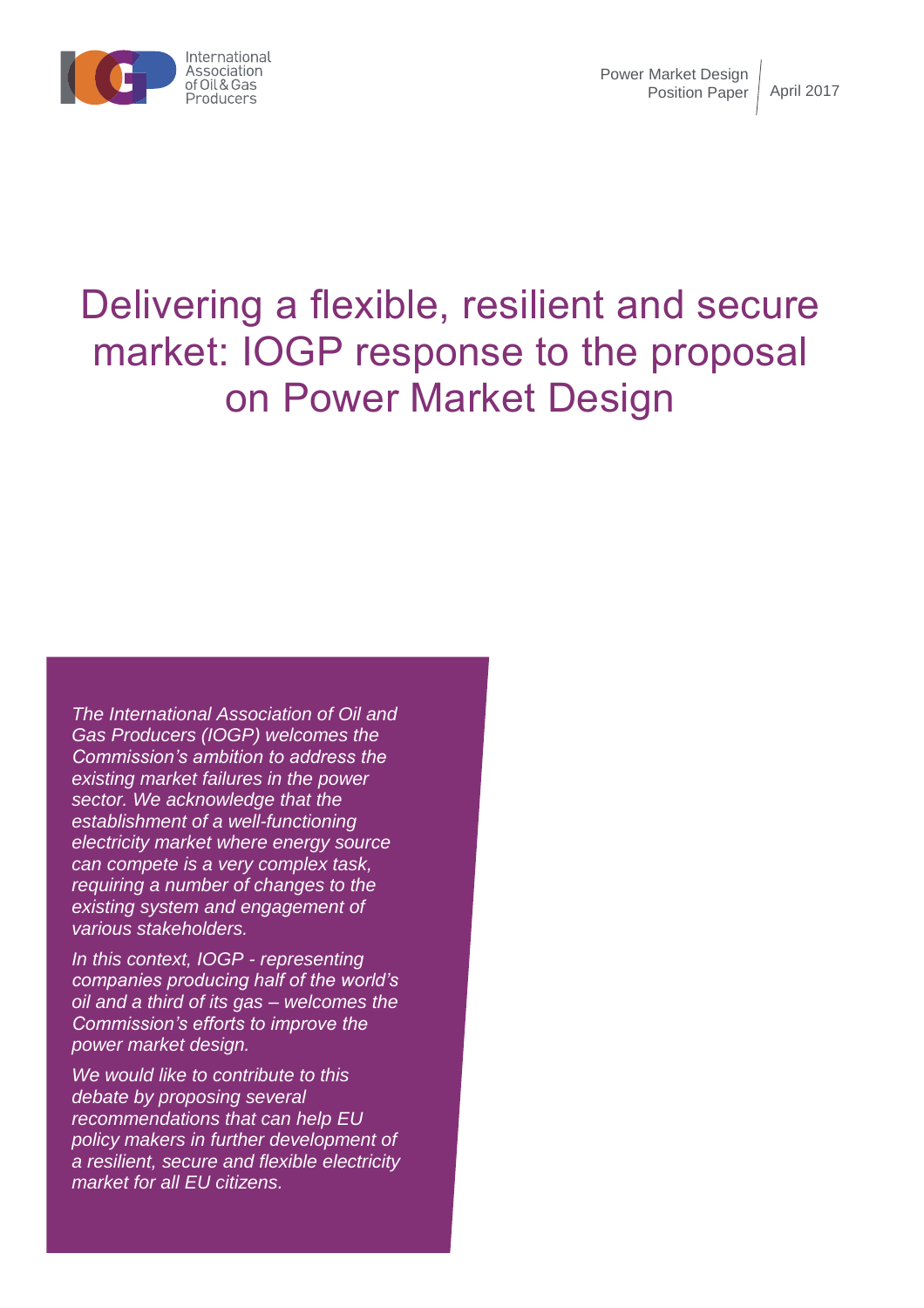## **1. General observations**

- **IOGP welcomes many of the Commission's proposals on the power market design as they reinforce competitive energy market principles** through e.g. the phase-out of regulated prices and introducing obligations on power generators to bear balancing costs. A wellfunctioning power market is essential to ensure the workings of the EU's Internal Market and that ultimately consumers will benefit from affordable and competitive prices.
- **Deploying high shares of RES does not per se imply that the decarbonisation targets are met**. For instance, Germany is currently facing an Energiewende paradox: despite an increasing share of renewable energy sources, its greenhouse gas emissions are rising. The reason for this paradox is not to be found in the decision to phase out nuclear power – the decrease of nuclear generation is fully offset by an increased generation from renewables. The paradox is caused by a lack of a coherent strategy to transform the coal sector. 1
- We believe **it is key to better understand the level of investment needed to transform the power market**. The Commission states that about €379 billion investments are needed annually over the 2020-2030 period: mostly in energy efficiency, renewable energy sources and infrastructure (investment figures exclude transport sector).<sup>2</sup> However, it is not clear what impact the transformation of the power market will have on the electricity prices for EU consumers.
- **EU policy makers should evaluate the impact of initiatives in various domains on vulnerable consumers and fuel poverty**. Pressure on energy prices may continue as a result of the efforts to decarbonise the energy system. If energy prices grow faster than household income, more and more households will find it difficult to pay their energy bills, bearing in mind that taxes, levies and network generally constitute the main element in consumer electricity price. Recent European Commission data shows that on average EU consumers pay per kWh three times more for electricity than for gas (when all taxes, levies and network charges are included). <sup>3</sup> **The EU Survey on Income and Living Conditions (EU SILC) estimates that 54 million European citizens (10.8% of the EU population) were unable to keep their home**  adequately warm in 2012.<sup>4</sup> As the project 'Energy Union' intends to put the consumer at the centre, we believe the energy poverty is crucial in the debate on heating and cooling electrification.

### **2. Establish a workable power market design based on gas and renewables**

• In order to achieve a truly functioning market underpinned by gas and renewables, mature RES should be integrated under normal market conditions from 2020. These include paying for additional transmission and balancing requirements that they trigger rather than these costs being socialised. The extension of balance responsibility to all generating and consuming entities, offers a strong incentive for variable RES and other balance responsible parties to improve their forecasting, bid more accurately in the day-ahead market and be more active in the intraday markets.

<sup>2</sup> Communication 'Clean Energy For All Europeans'

 $\overline{a}$ 

<sup>3</sup> Report 'Energy prices and costs in Europe', European Commission, COM(2016) 769 final. Figure 3 in this report shows that the energy component of average EU household retail electricity prices equals around 75€/MWh, and for industry – slightly over 50€/MWh (Figure 6). Figure 10 shows that the energy component of average EU household retail gas prices accounts for around 35€/MWh, and for industry – slightly over 25€/MWh (Figure 12).

<sup>1</sup> The German Energiewende and its Climate Paradox, Agora, 2014. Source[: https://www.agora-](https://www.agora-energiewende.de/fileadmin/downloads/publikationen/Analysen/Trends_im_deutschen_Stromsektor/Analysis_Energiewende_Paradox_web_EN.pdf)

[energiewende.de/fileadmin/downloads/publikationen/Analysen/Trends\\_im\\_deutschen\\_Stromsektor/Analysis\\_Energiewende\\_Pa](https://www.agora-energiewende.de/fileadmin/downloads/publikationen/Analysen/Trends_im_deutschen_Stromsektor/Analysis_Energiewende_Paradox_web_EN.pdf) [radox\\_web\\_EN.pdf](https://www.agora-energiewende.de/fileadmin/downloads/publikationen/Analysen/Trends_im_deutschen_Stromsektor/Analysis_Energiewende_Paradox_web_EN.pdf)

<sup>4</sup> 'Energy poverty and vulnerable consumers in the energy sector across the EU: analysis of policies and measures', Insight\_E – EC think tank, May 2015.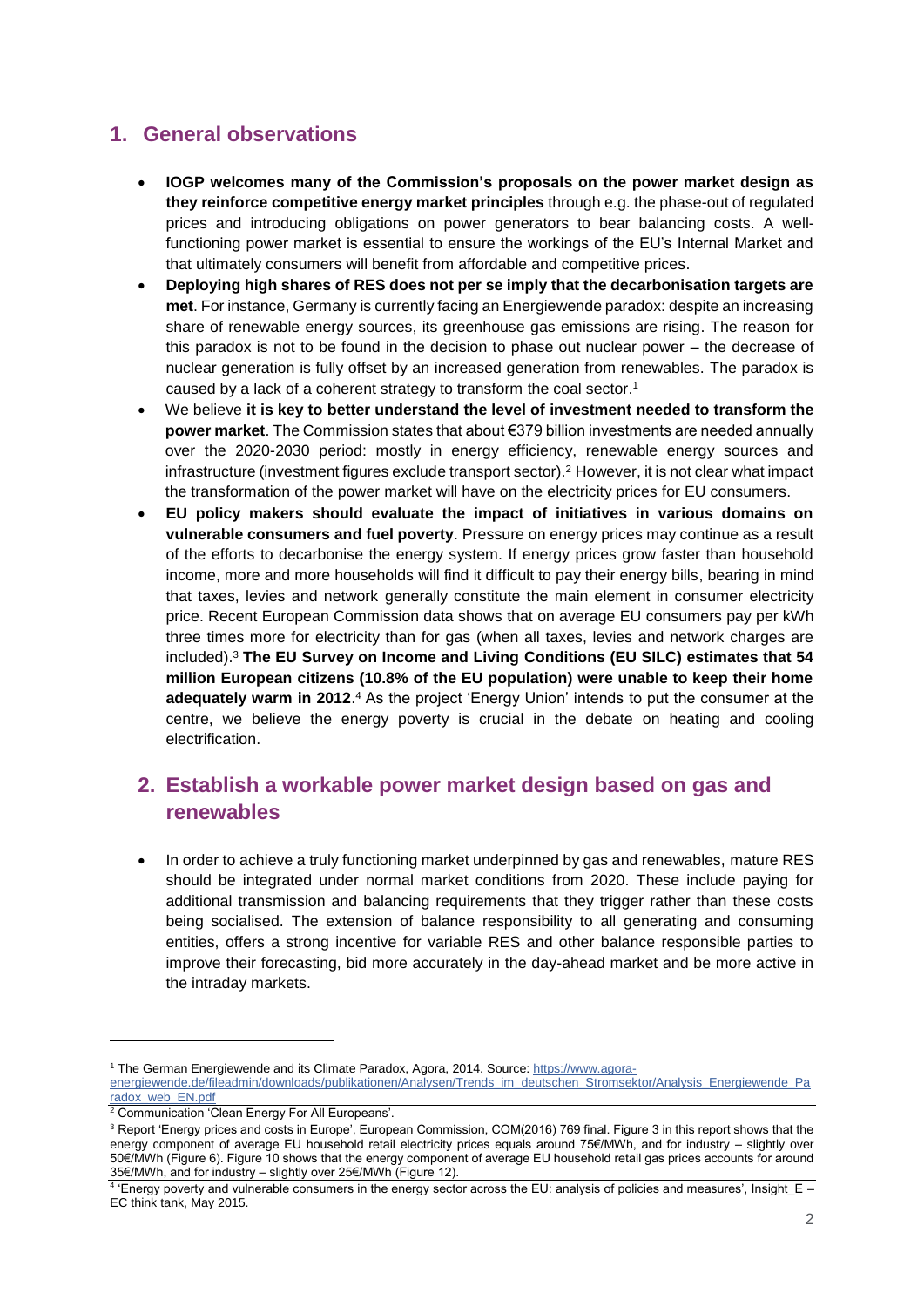- **We welcome the Commission's proposal to partially remove priority dispatch and would recommend the consideration of going step further and phase out the priority dispatch entirely as well as the curtailment rules.** Currently RES have the privilege of either priority access or guaranteed access to the total grid-system. These are market distortions, and hence need to be removed. As it is emphasised by the Commission's Impact Assessment, the removal of priority dispatch helps better integrating variable RES generation and leads to significant system costs reductions. This will also offer access on equal terms to all resources and more than double the competitive segment of the market.<sup>5</sup> If priority dispatch remains in place, Member States should ensure full transparency of dispatching rules at national level and effectiveness of market-based dispatch.
- As the EU approaches its target of generating 50% of all power from RES, mostly from variable solar and wind, it leads to a tripling of intermittent capacity (wind and solar). **The power system needs the availability of power plants ready to dispatch at short notice. Gas-fired power plants are an affordable way to guarantee flexibility and reliability in the integrated power system, while meeting EU climate goals.** Today in the most of EU Member States, we are facing overcapacity situations, while coal and lignite power plants currently account for 77% of the sector's emissions and only  $\frac{1}{4}$  of generated electricity.<sup>6</sup> These plants are generally old, inefficient and not sufficiently flexible to back up efficiently the quickly expanding renewable capacity.<sup>7</sup> We therefore believe, where overcapacity exists, the most polluting and inflexible plants need to receive appropriate signals that should address the overcapacity problem. When the overcapacity issue is addressed, and with the higher penetration of variable RES, gas-fired power plants will be even more needed to provide reliability and prevent the occurrence of blackouts.

# **3. New capacity is encouraged through scarcity pricing (price spikes)**

- **Wholesale electricity prices reflecting scarcity, without intervention, would signal the need for investments in new capacity.** Therefore, price spikes should be treated as a positive sign of an efficient and cost-effective energy system where market participants are free to choose the level of hedging they prefer, revealing the true value of flexibility and energy at all times.
- In a well-functioning electricity market, unhindered price-formation drives operational choices and investment decisions. Transparent and undistorted market prices must be in place in all time horizons, and allowed to move freely without caps.
- An important prerequisite for a new energy market design is that Member States remove existing political and regulatory distortions in electricity markets without delay. Regular and standardized assessments of security of supply adequacy should be conducted on a regional basis as a tool to support national TSOs assessments. Accordingly, if potential security of supply shortages are identified then further work should be carried out to see whether these can be rectified through the use of already existing and underused gas-fired power plants, demand response measures, interconnection or storage. **If there is still expected to be a security of supply concern then as a last resort market-based CRMs may be considered.** If introduced, CRMs should be as much as possible harmonized preventing negative impact on cross border trade and be in line with current State Aid Guidelines and the EU's Climate and Energy objectives. As such, the allocation process for CRMs should take into account elements such as cost, reliability, flexibility, efficiency and CO2 emissions.

5 Ibidem.

 $\overline{a}$ 

<sup>6</sup> World Energy Outlook 2016, IEA, page 572.

<sup>7</sup> Global Market Outlook for solar power 2015-2019, SolarPower Europe, page 28.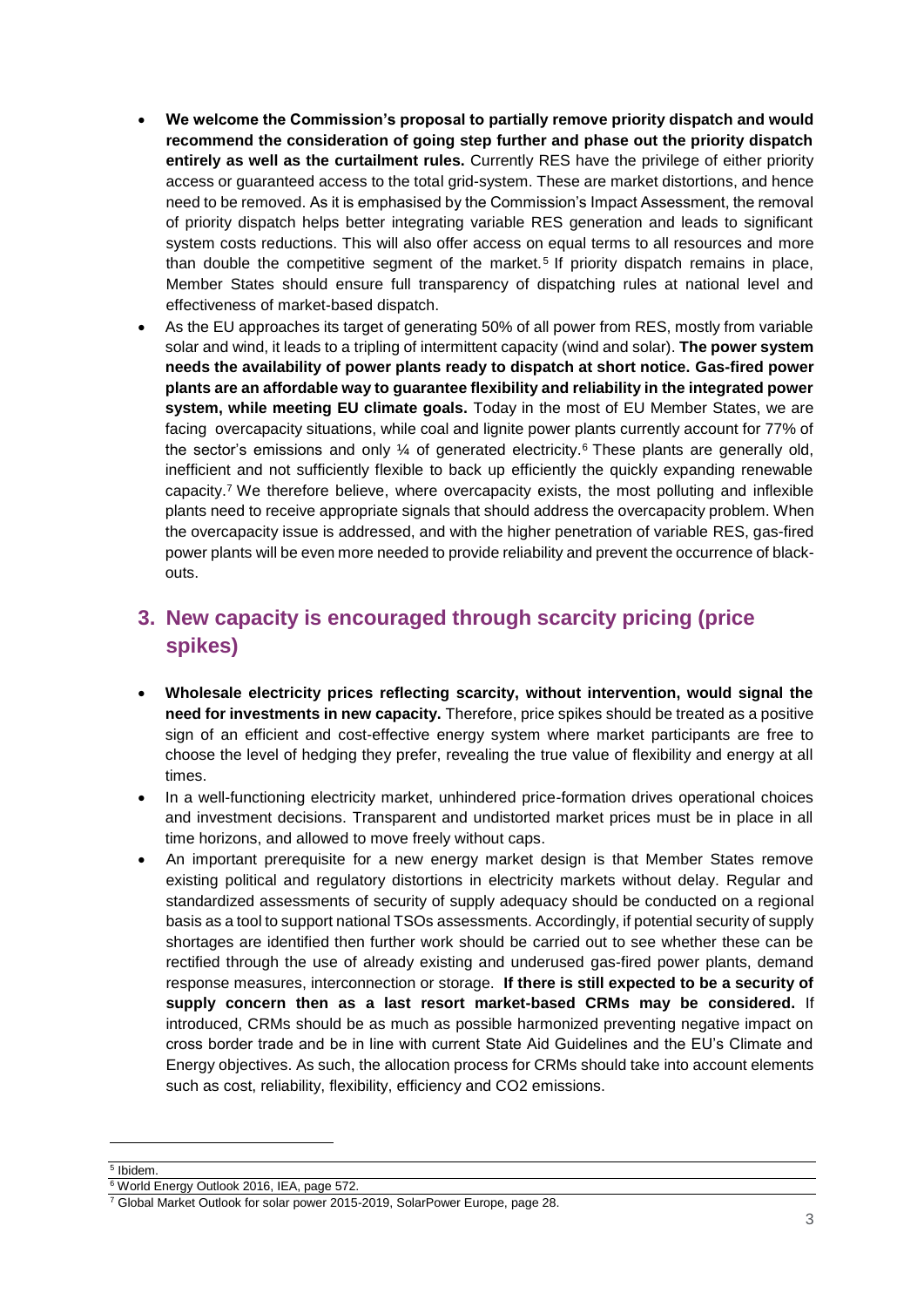#### **ANNEX**

# Proposal for a Regulation on the internal market for electricity

| <b>Proposal by the Commission</b>                                                                                                                                                                                                                                                                                                                                                                                            | Amendments proposed by IOGP                                                                                        |
|------------------------------------------------------------------------------------------------------------------------------------------------------------------------------------------------------------------------------------------------------------------------------------------------------------------------------------------------------------------------------------------------------------------------------|--------------------------------------------------------------------------------------------------------------------|
| Article 11: Dispatching of generation and                                                                                                                                                                                                                                                                                                                                                                                    | Article 11: Dispatching of generation and                                                                          |
| demand response                                                                                                                                                                                                                                                                                                                                                                                                              | demand response                                                                                                    |
| 1. Dispatching of power generation facilities and<br>demand response shall be non-discriminatory<br>and market based unless otherwise provided<br>under paragraphs 2 to 4.                                                                                                                                                                                                                                                   | Dispatching of power generation facilities and<br>demand response shall be non-discriminatory<br>and market based. |
| 2. When dispatching electricity generating<br>installations, transmission system operators shall<br>give priority to generating installations using<br>renewable energy sources or high-efficiency<br>cogeneration from small generating installations<br>or generating installations using emerging<br>technologies to the following extent:                                                                                |                                                                                                                    |
| (a) generating installations using renewable<br>energy sources or high-efficiency cogeneration<br>with an installed electricity capacity of less than<br>500 kW; or                                                                                                                                                                                                                                                          |                                                                                                                    |
| (b) demonstration projects for innovative<br>technologies.                                                                                                                                                                                                                                                                                                                                                                   |                                                                                                                    |
| 3. Where the total capacity of generating<br>installations subject to priority dispatch under<br>paragraph 2 is higher than 15 % of the total<br>installed generating capacity in a Member State,<br>point (a) of paragraph 2 shall apply only to<br>additional generating installations using<br>renewable energy sources or high-efficiency<br>cogeneration with an installed electricity capacity<br>et less than 250 kW. |                                                                                                                    |
| From 1 January 2026, point (a) of paragraph 2<br>shall apply only to generating installations using<br>renewable energy sources or high-efficiency<br>cogeneration with an installed electricity capacity<br>of less than 250 kW or, if the threshold under the<br>first sentence of this paragraph has been<br>reached, of less than 125 kW.                                                                                |                                                                                                                    |
| 4. Generating installations using renewable<br>energy sources or high-efficiency cogeneration<br>which have been commissioned prior to [OP:<br>entry into force] and have, when commissioned,                                                                                                                                                                                                                                |                                                                                                                    |